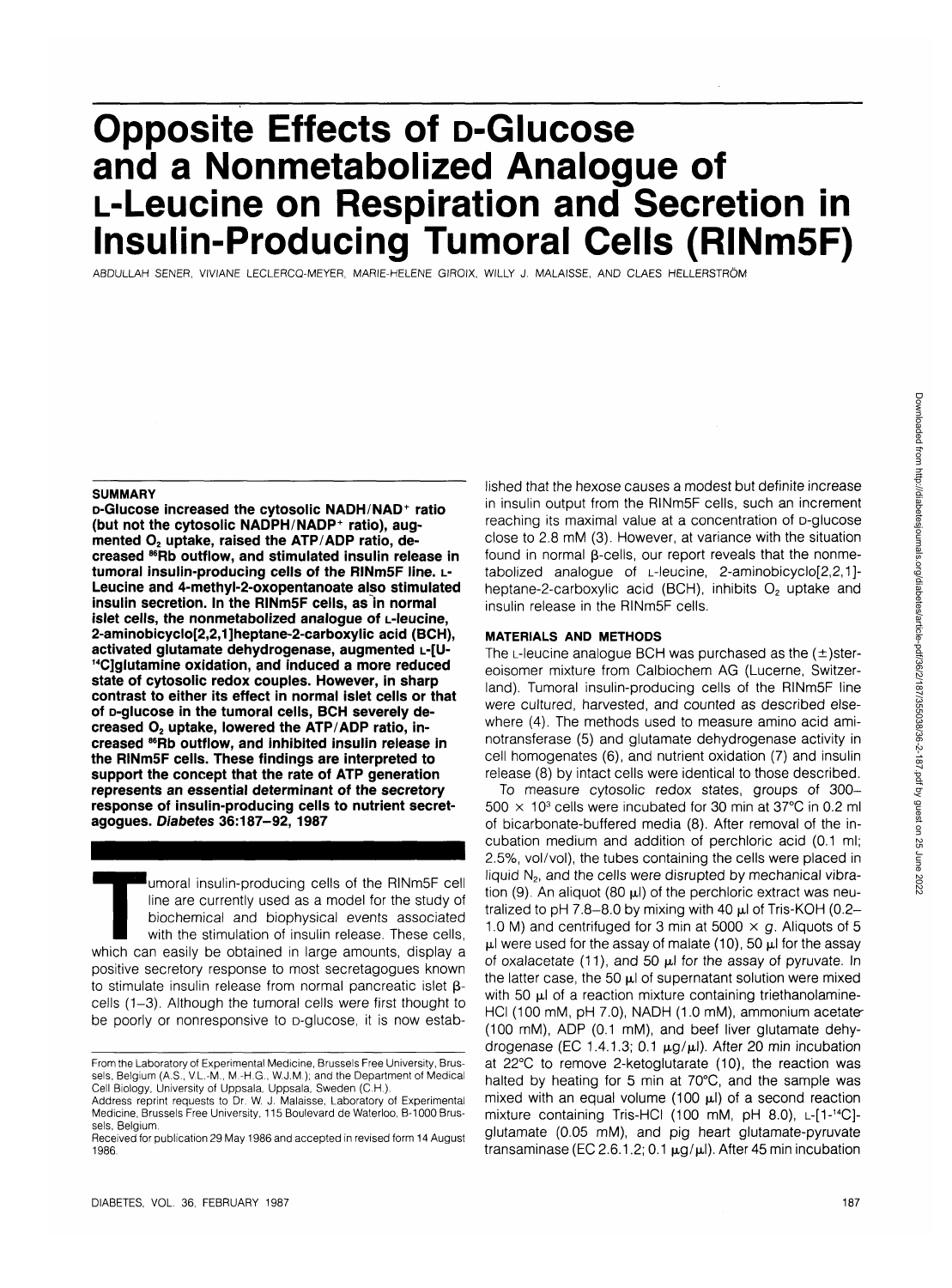# EFFECTS OF D-GLUCOSE AND L-LEUCINE ANALOGUE

| TABLE 1 |  |                                                       |  |
|---------|--|-------------------------------------------------------|--|
|         |  | Effect of BCH on amino acid aminotransferase activity |  |

|                    | No BCH<br>$(pmol \cdot min^{-1} \cdot$ | BCH (20 mM)<br>$(pmol \cdot min^{-1} \cdot$ |
|--------------------|----------------------------------------|---------------------------------------------|
| Amino acid (10 mM) | $10^{-3}$ cells)                       | $10^{-3}$ cells)                            |
| Nil                | $0.23 \pm 0.02$                        | $0.23 \pm 0.01$                             |
| L-Glutamate        | $26.55 \pm 0.64$                       | $26.49 \pm 0.26$                            |
| L-Alanine          | $1.34 \pm 0.14$                        | $1.25 \pm 0.01$                             |
| L-Leucine          | $0.68 \pm 0.04$                        | $0.63 \pm 0.01$                             |
| ∟ Aspartate        | $9.31 \pm 0.62$                        | $9.41 \pm 0.04$                             |

BCH, 2-aminobicyclo[2,2,1]heptane-2-carboxylic acid.  $N = 3$  in all cases.

at 22 $\degree$ C, the sample was diluted with 2.0 ml of iced H<sub>2</sub>O and placed on a Dowex 50 (H<sup>+</sup> form) column so that the [1-<sup>14</sup>C]-2-ketoglutarate generated by transamination could be separated from L-[1-<sup>14</sup>C]glutamate and counted by liquid scintillation. The results were corrected for blank values found in the absence of cells and expressed by reference to the readings obtained with standard amounts of pyruvate (12.5- 100.0 pmol/sample) prepared in neutralized perchloric acid and treated in the same manner as the cell samples. In this procedure the recovery of pyruvate averaged 97.6  $\pm$  4.3%. The cytosolic NADH/NAD<sup>+</sup> and NADPH/NADP<sup>+</sup> ratios were judged from the malate/oxalacetate and malate/pyruvate islet contents, respectively (12).

The respiratory rate of the RINm5F cells was assayed with the aid of the Cartesian diver respirometer as modified by Hellerström (13,14). For this purpose RIN cells were seeded at a density of 3000 cells/ml in 25-ml tissue culture flasks (Nunclon; Nunc, Roskilde, Denmark), each containing 10-ml tissue culture medium RPMI-1640 (11.1 mM glucose) supplemented with 10% fetal calf serum. After culture for 4-7 days, the medium was changed and the cells detached 24 h later by treatment for 4-6 min with 3 ml of a trypsin solution (Trypsin 10x, Gibco, Grand Island, NY) diluted 1:10 in Ca<sup>2+</sup>- and Mg<sup>2+</sup>-free Hanks' solution (CMF). The suspended cells were sedimented by gentle centrifugation (500 rpm) and resuspended in 6 ml of CMF before being counted in a hemocytometer. After another centrifugation the supernatant was carefully removed and the cells resuspended in an appropriate volume of a modified Krebs-Ringer phosphate medium (ionic composition: Na<sup>+</sup>, 150.8 mM; K<sup>+</sup>, 5.9 mM; Mg<sup>2+</sup>, 1.2 mM; Ca<sup>2+</sup>, 1.3 mM; Cl<sup>-</sup>, 125.8 mM; SO<sub>4</sub><sup>-</sup>, 1.2 mM;  $PO<sub>4</sub><sup>3</sup>$ , 17.3 mM) containing 1% (wt/vol) human serum albumin (Miles, Elkhart, IN). The concentration of respiring cells varied between 5000 and  $20,000$  cells/ $\mu$ l, but most experiments were conducted with  $10,000$  cells/ $\mu$ l. Immediately before transfer to a Cartesian diver respirometer, the cells were carefully resuspended in the medium by gentle pipetting. The cells were then deposited in a diver in a final volume of 1.0  $\mu$ l Krebs-Ringer medium. A side drop (0.5  $\mu$ l) containing glucose (8.4 or 50.1 mM) or BCH (30 mM) but no cells was deposited immediately below the cell suspension. After measurements for  $\sim$  60 min in substrate-free Krebs-Ringer medium, the side drop was added to the cell suspension by increasing the pressure on the diver. The concentrations of test substances presented to the respiring cells then became 2.8 mM or 16.7 mM for glucose and 10 mM for BCH. The  $CO<sub>2</sub>$  evolved during respiration was trapped in alkali (370 mM KOH). At equilibrium pressure the gas

phase of each diver consisted of  $\sim$ 10  $\mu$ l ambient air. At the end of the experiment the equilibrium pressure of each diver was plotted against time, a line fitted, and the  $O<sub>2</sub>$  consumption calculated as  $pmol \cdot 10^3$  cells<sup>-1</sup>  $\cdot$  h<sup>-1</sup>.

The adenine nucleotide content of the cells was measured after 30 min incubation, as described elsewhere (9). Briefly, groups of 150-300  $\times$  10<sup>3</sup> cells were preincubated for 30 min at 37°C in the absence of exogenous nutrient and then incubated for 30 min at 37°C in 50  $\mu$ l of incubation medium containing the agent to be tested. The medium was mixed with an equal volume of perchloric acid (5%). The tubes were placed in liquid  $N<sub>2</sub>$  and the cells disrupted by mechanical vibration (9). The cell extract was heated for 5 min at 70°C and centrifuged; an aliquot (80  $\mu$ l) of the supernatant was then neutralized by addition of 40  $\mu$ l of a solution of KOH (1.0 M) and Tris (0.2 M). The following steps in the procedure were previously detailed (9).

For measurement of <sup>86</sup>Rb outflow, groups of cells  $(783 \pm 16 \times 10^3 \text{ cells}; N = 12)$  were preincubated for 60 min at 37°C in the presence of  $86$ Rb (62.5  $\mu$ Ci/ml; 0.23 mM) and p-glucose (16.7 mM), washed three times with a nonradioactive medium, and loaded on columns of Bio-Gel beads ( $P_2$ , Bio-Rad, Richmond, CA) preswollen in perifusion medium at 4°C overnight. The release of <sup>86</sup>Rb from the prelabeled cells was expressed as an instantaneous fractional outflow rate (15), taking into account the radioactive content of the column at the end of the perifusion period.

All results are expressed as the mean  $\pm$  SE and statistical significance of differences between mean values as assessed by Student's t test.

# **RESULTS**

**Enzymatic data.** We first investigated whether BCH could act as a transamination partner in RINm5F cells. Cell homogenates were incubated for 30 min at 37°C in the presence of 2-keto-[1-14C]glutarate (2.5 mM); labeled glutamate was then separated by ion-exchange chromatography (Table 1). In the absence of exogenous amino acid, the generation of L-[1-14C]glutamate would correspond to the transamination of endogenous amino acids in an amount close to  $6.9 \pm 0.6$  pmol/10<sup>3</sup> cells. In the presence of exogenous unlabeled glutamate, the cell homogenate catalyzed the interconversion between this amino acid and 2-ketoglutarate. In the presence of other exogenous amino acids, the reaction velocity was much higher with L-asparate than with either Lalanine or L-leucine. BCH failed to act as a transamination partner and failed to affect the reaction velocity in the presence of exogenous amino acids.

The effect of BCH on glutamate dehydrogenase activity in RINm5F cell homogenates is documented in Table 2. BCH

TABLE 2 Effect of BCH on glutamate dehydrogenase activity

| NADH (0.2 mM)                | NADPH (0.2 mM)               |
|------------------------------|------------------------------|
| $(pmol \cdot min^{-1} \cdot$ | $(pmol \cdot min^{-1} \cdot$ |
| $10^{-3}$ cells)             | $10^{-3}$ cells)             |
|                              |                              |
| $6.29 \pm 1.31$              | $1.65 \pm 0.41$              |
| $21.14 \pm 0.71$             | $11.45 \pm 0.79$             |
| $22.43 \pm 0.95$             | $11.23 \pm 0.78$             |
| $26.32 \pm 1.39$             | $19.71 \pm 1.03$             |
|                              |                              |

 $N = 3$  in all cases.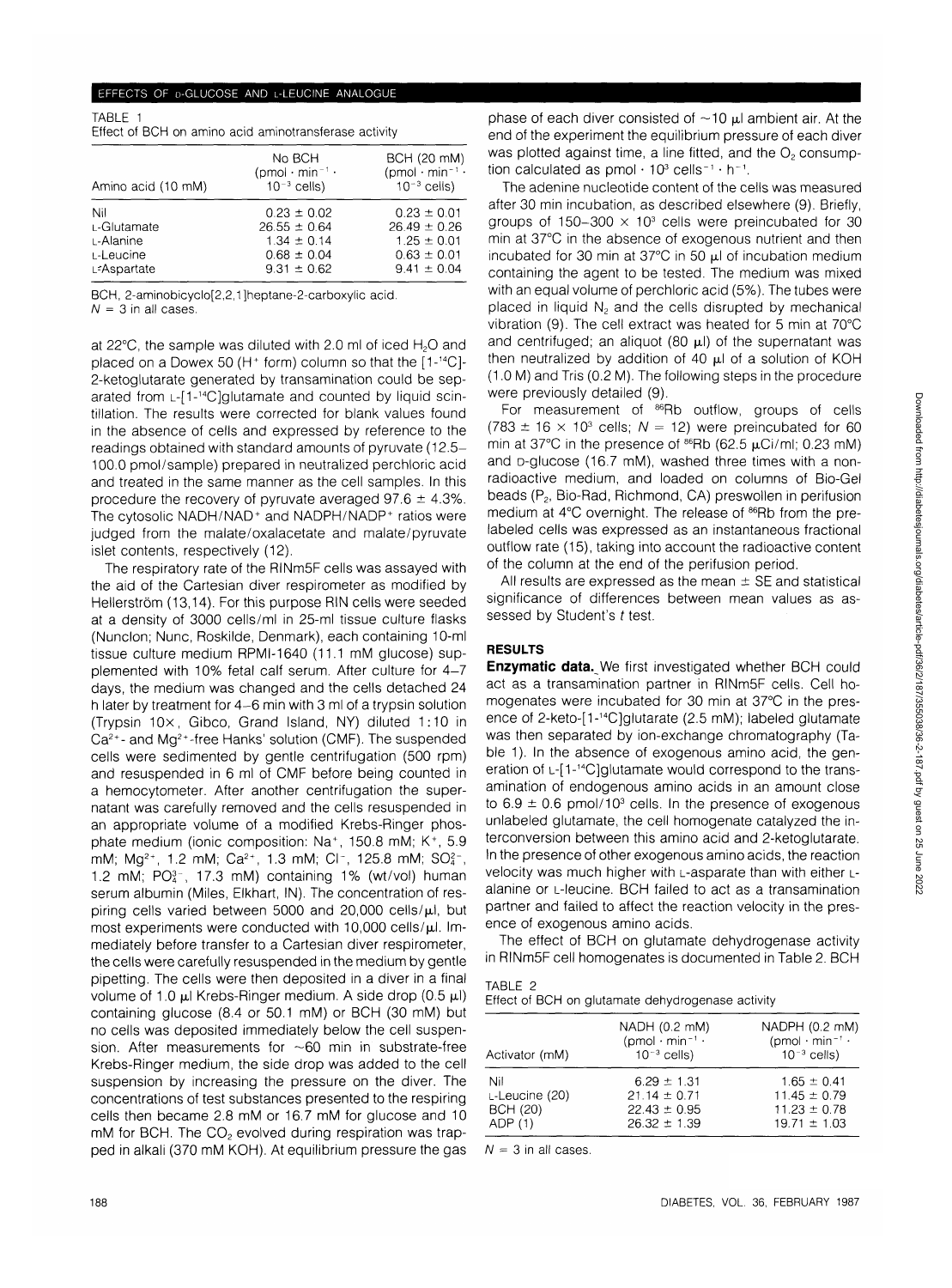## TABLE 3 Effect of BCH and other secretagogues on cytosolic redox state

| Secretagogue<br>(mM)                                                                                                                                           | Malate<br>$(fmol/103$ cells)                                                                                                                                                                        | Oxalacetate<br>$(fmol/103$ cells)                                                                                                                                                    | Pyruvate<br>$(fmol/103$ cells)                                                                                                                                          | NADH-NAD+<br>(ratio $\times$ 10 <sup>3</sup> )                                                                                                                                                         | NADPH-NADP+<br>(ratio)                                                                                                                        |
|----------------------------------------------------------------------------------------------------------------------------------------------------------------|-----------------------------------------------------------------------------------------------------------------------------------------------------------------------------------------------------|--------------------------------------------------------------------------------------------------------------------------------------------------------------------------------------|-------------------------------------------------------------------------------------------------------------------------------------------------------------------------|--------------------------------------------------------------------------------------------------------------------------------------------------------------------------------------------------------|-----------------------------------------------------------------------------------------------------------------------------------------------|
| Nil                                                                                                                                                            | $156.8 \pm 6.2$ (35)                                                                                                                                                                                | $5.14 \pm 0.38$ (35)                                                                                                                                                                 | $109.6 \pm 19.5$ (31)<br>(Percent of basal)                                                                                                                             | $1.03 \pm 0.09$ (35)                                                                                                                                                                                   | $69.99 \pm 8.30(31)$                                                                                                                          |
| $D$ -Glucose (2.8)<br>BCH (10)<br>L-Leucine (10)<br>4-Methyl-2-oxopentanoate (10)<br>TPA (0.002)<br>$Ba^{2+}$ (2) + theophylline (1.4);<br>no Ca <sup>2+</sup> | 327.1 $\pm$ 16.6 (44) <sup>*</sup><br>$249.1 \pm 10.5$ (7) <sup>*</sup><br>$314.1 \pm 5.3$ (12) <sup>*</sup><br>$402.8 \pm 25.2$ (12) <sup>*</sup><br>$130.1 \pm 7.7$ (6)§<br>$171.5 \pm 13.4$ (7)* | $(44)^*$<br>$37.2 \pm 1.6$<br>$59.4 \pm 2.9$<br>$(7)$ <sup>+</sup><br>$115.2 \pm 5.5$ (12) $\pm$<br>$193.8 \pm 14.8$ (12) <sup>*</sup><br>$113.5 \pm 10.8$ (6)<br>$96.2 \pm 12.4(7)$ | $382.2 \pm 25.8$ (42) <sup>*</sup><br>$176.4 \pm 20.8(7)$ ‡<br>$289.4 \pm 49.5(12)$<br>$321.8 \pm 55.5$ (11) <sup>*</sup><br>$72.2 \pm 11.7(6)$<br>$149.6 \pm 47.9$ (7) | $849.2 \pm 29.2$ (44) <sup>*</sup><br>$396.6 \pm 33.5(7)^{*}$<br>$274.5 \pm 13.9$ (12) <sup>*</sup><br>$207.0 \pm 16.1$ (12) <sup>*</sup><br>$114.3 \pm 10.4$ (6)<br>$179.3 \pm 12.4$ (7) <sup>*</sup> | $119.7 \pm 9.4$ (42)<br>$136.0 \pm 10.5(7)\pm$<br>$138.9 \pm 24.9$ (12)<br>$142.0 \pm 22.5(11)$<br>$187.6 \pm 19.7(6)$<br>$122.3 \pm 19.4(7)$ |

TPA, 12-O-tetradecanoylphorbol13-acetate.

Statistical significance of differences from mean basal values: \*P < .001; *<* .005; *\$P* < .05; §P < .02. Numbers in parentheses denote N.

(20 mM) augmented the reaction velocity to the same extent as L-leucine (also 20 mM), whether in the presence of NADH or NADPH. A somewhat more pronounced increase in reaction velocity was recorded when ADP (1.0 mM) was used instead of L-leucine or its nonmetabolized analogue as enzyme activator. The reaction velocity was invariably lower  $(P < .05$  or less) in the presence of NADPH than NADH.

**Oxidative data.** In RINm5F cells, BCH (10 mM) increased  $(P < .001)$  the oxidation of L-[U-<sup>14</sup>C]glutamine (1.0 mM) by 50%, from  $7.32 \pm 0.38$  to  $10.92 \pm 0.77$  pmol  $\cdot 10^{3}$ cells<sup>-1</sup> · 90 min<sup>-1</sup> (N = 15 in both cases). For purpose of comparison, the oxidation of D-[U-14C]-glucose (2.8 mM) averaged 6.69  $\pm$  0.45 pmol  $\cdot$  10<sup>3</sup> cells<sup>-1</sup> · 90 min<sup>-1</sup> (N = 15) within the same experiments.

**Cytosolic redox state.** Relative to protein content (3), the basal value for the malate and oxalacetate content of RINm5F cells was comparable to that of rat pancreatic islets (11). The pyruvate content of the RINm5F cells could not be compared with that of pancreatic islets, because in our study we used a more specific radioisotopic assay that had not been used in our previous study with pancreatic islets. The basal value for the cytosolic NADH/NAD<sup>+</sup> and NADPH/ NADP+ ratios in RINm5F cells (Table 3) was virtually identical to that recorded by Veech et al. (12) in the freeze-clamped livers of rats fed a standard diet. This similarity suggests that the conditions required to assess the cytosolic redox state from the cell content in selected substrates, e.g., the appropriate subcellular location of enzymes, the near-equilibrium state of those reactions concerned, and the approximation between total and cytosolic concentrations of each substrate, were satisfied in the RINm5F cells.

D-Glucose (2.8 mM) augmented strikingly the malate and pyruvate content of RINm5F cells while lowering their oxalacetate content. The cytosolic NADH/NAD<sup>+</sup> ratio was dramatically increased, but the cytosolic NADPH/NADP<sup>+</sup> ratio was not significantly affected in RINm5F cells exposed to Dglucose. BCH (10 mM) changed the malate, oxalacetate, and pyruvate content of the RINm5F cells in the same direction as D-glucose but to a lesser extent than the hexose. BCH significantly augmented both the cytosolic NADH/ NAD<sup>+</sup> and NADPH/NADP<sup>+</sup> ratios. Like BCH, L-leucine or 4methyl-2-oxopentanoate (10 mM each) augmented both the cell content in malate and pyruvate and the malate-oxal-

acetate and malate-pyruvate ratios, the latter increment achieving statistical significance ( $P < .05$  or less) in only one  $(N = 5-6)$  of two experiments. At variance with BCH, however, L-leucine and 4-methyl-2-oxopentanoate failed to lower and instead increased the oxalacetate content of the RINm5F cells.

For the purpose of comparison with secretory data, we also examined the effect of nonnutrient secretagogues on cytosolic redox state. Both 12-O-tetradecanoylphorbol-13 acetate (TPA) (2.0  $\mu$ M) and the combination of Ba<sup>2+</sup> (2.0 mM) and theophylline (1.4 mM), tested in the absence of Ca<sup>2+</sup>, caused a modest increment in the malate content of the cells and apparently increased either the NADH/NAD<sup>+</sup> or NADPH/NADP<sup>+</sup> ratio.

**Respiratory data.** The rate of respiration, whether measured in the absence or presence of D-glucose, was constant over at least 2 h. A plot of the regression of  $O<sub>2</sub>$  uptake on cell concentration (Fig. 1) indicates that in the range of 0.5-  $2.0 \times 10^4$  cells/ $\mu$ I there was no obvious effect of the cell concentration on  $O<sub>2</sub>$  uptake.

 $D$ -Glucose (2.8 mM) augmented  $O<sub>2</sub>$  uptake from a basal value of 220  $\pm$  20 to 324  $\pm$  23 pmol  $\cdot$  10<sup>3</sup> cells<sup>-1</sup>  $\cdot$  60 min<sup>-1</sup> ( $N = 8$  in each case), corresponding to a 51  $\pm$  12% paired increase in respiration ( $P < .005$ ). On the contrary, BCH (10 mM) inhibited respiration, the consumption of  $O<sub>2</sub>$  falling from a basal value of  $198 \pm 20$  to  $117 \pm 10$  pmol  $\cdot 10^3$  cells<sup>-1</sup>  $\cdot 60$ min<sup>-1</sup> ( $N = 4$  in each case), corresponding to a 40  $\pm$  5% paired decrease in respiration ( $P < .005$ ).

**Adenine nucleotide content.** Over 30 min incubation, Dglucose slightly increased the total adenine nucleotide content of the RINm5F cells (Table 4) from  $2.41 \pm 0.10$  to  $2.75 \pm 0.10$  pmol/10<sup>3</sup> cells ( $P < .05$ ) and raised both the ATP/ADP ratio ( $P < .001$ ) and adenylate charge ( $P < .02$ ). On the contrary, BCH caused dramatic decreases in total adenine nucleotide content, to  $1.73 \pm 0.09$  pmol/10<sup>3</sup> cells, ATP/ADP ratio, and adenylate charge ( $P < .001$  in all cases). **Cationic data.** When the RINm5F cells were preincubated for 60 min in the presence of <sup>86</sup>Rb (0.23 mM) and D-glucose (16.7 mM) and then placed in a perifusion device, the fractional outflow rate for <sup>86</sup>Rb displayed a fairly stable value during the initial period of perifusion (min 15 to 31), which was always conducted in the absence of exogenous nutrient (Fig. 2). At min 30-31, such a fractional outflow rate aver-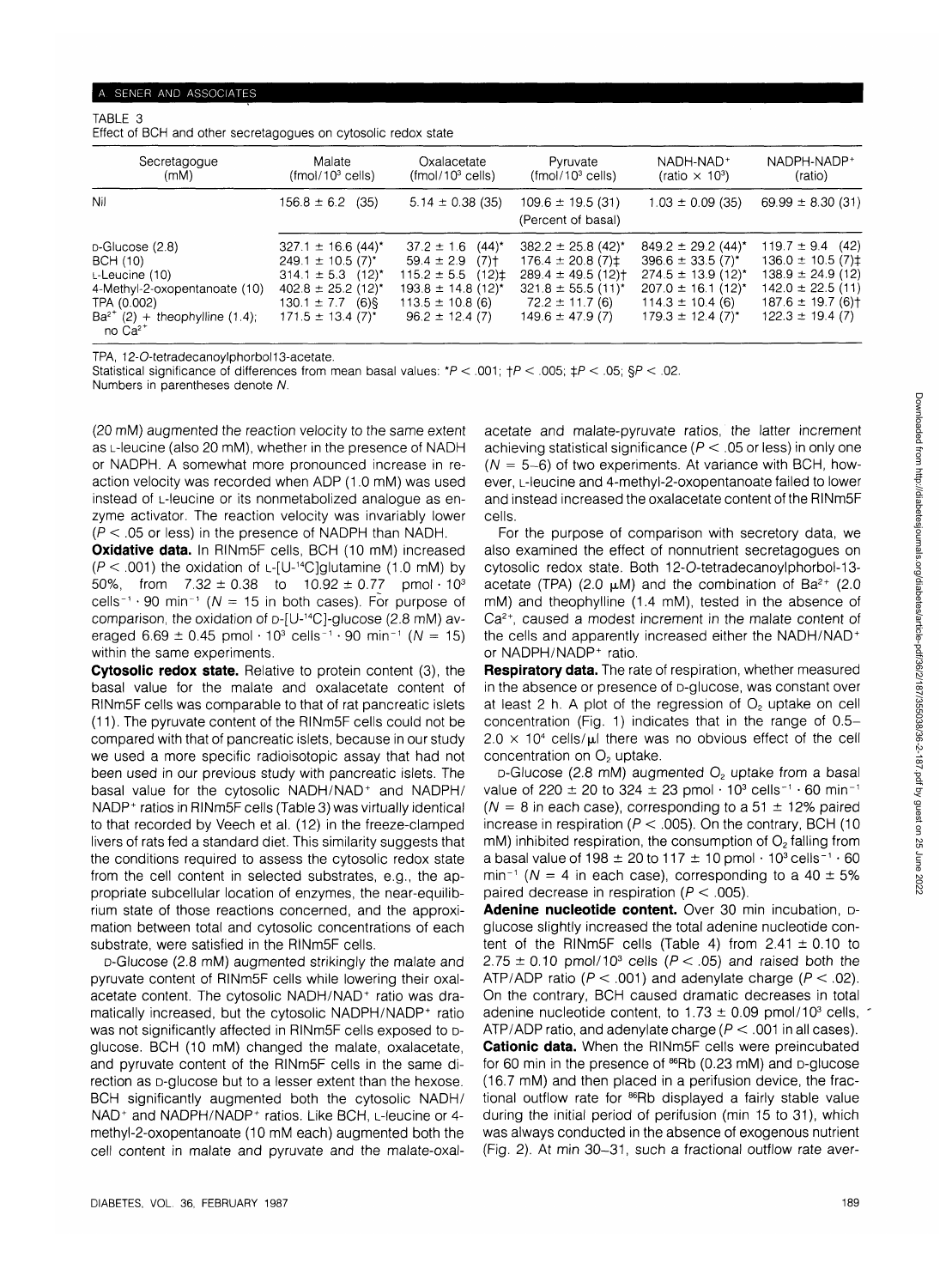



aged 2.692  $\pm$  0.130%/min (N = 12). In the control experiments performed throughout in the absence of exogenous nutrient, there was a slight fall in <sup>86</sup>Rb fractional outflow rate between min 31 and 55, the value reached at the latter time averaging 92.0  $\pm$  3.9% (N = 3) of that recorded at the former time. The administration of p-glucose (16.7 mM) caused a rapid and sustained decrease in <sup>86</sup>Rb outflow. In the cells exposed to p-glucose, the difference in <sup>86</sup>Rb fractional outflow rate between min 30-31 and 55 (0.915  $\pm$  0.019 %/min;  $P < .02$ ) was much higher ( $P < .01$ ) than that recorded in the control experiments  $(0.203 \pm 0.083$  %/min;  $P < 1$ ). When **D-glucose** was removed from the perifusate, a limited reascension in 86Rb outflow was observed, but the fractional outflow rate remained lower than the initial or control value. At variance with p-glucose, BCH (10 mM) failed to decrease 86Rb outflow. Instead of the slight decrease in 86Rb fractional outflow rate recorded between min 30-31 and 55 in control experiments  $(-0.203 \pm 0.083 \%)$ /min), BCH provoked a modest increase in 86Rb fractional outflow rate  $(+0.193 \pm 0.071$  %/min). Because the difference between these two mean results is significant ( $P < .025$ ), it can be concluded that BCH augments <sup>86</sup>Rb fractional outflow rate. Such an effect is reminiscent of, albeit much less marked than, that evoked by antimycin A (0.01 mM), which caused a dramatic increase in <sup>86</sup>Rb outflow from the perifused RINm5F cells (Fig. 2).

**Secretory data.** Relative to the mean basal value for insulin release measured within the same experiments, D-glucose increased insulin output by  $32.4 \pm 4.5\%$  ( $N = 61$ ). Gliclazide augmented modestly but significantly ( $P < .001$ ) glucose-stimulated insulin release (Table 5). L-Leucine or 4 methyl-2-oxopentanoate (10 mM each) also significantly increased insulin output above basal value. At variance with the situation found in pancreatic islets, the effect of L-leucine was more marked ( $P < .001$ ) than that evoked by 4-methyl-2-oxopentanoate in the same experiments. The secretory response to these nutrient secretagogues was less marked than that evoked, in the absence of exogenous nutrient, either by the tumor-promoting phorbol ester TPA or by the combination of Ba<sup>2+</sup> and theophylline (tested in the absence of extracellular Ca<sup>2+</sup>).

BCH caused a dramatic inhibition of insulin release. As little as 5 mM BCH was sufficient to decrease insulin output to a barely detectable level (Table 5). Within the same series of experiments, BCH (10 mM) augmented insulin release from rat pancreatic islets incubated in the absence of glucose from a basal value of  $13.8 \pm 1.1$  to  $32.7 \pm 3.5$  $\mu$ U · islet<sup>-1</sup> · 90 min<sup>-1</sup> ( $P < .001$ ,  $N = 8$  in both cases).

## **DISCUSSION**

Our results indicate that D-glucose at a concentration of 2.8 mM increases the cytosolic NADH/NAD<sup>+</sup> ratio (but not the cytosolic NADPH/NADP<sup>+</sup> ratio), augments  $O<sub>2</sub>$  uptake, inhibits 86Rb outflow, and stimulates insulin release in RINm5F cells. Incidentally, the response to D-glucose (2.8 mM) in terms of either D-[U-14C]glucose oxidation, cytosolic redox state,  $O<sub>2</sub>$  uptake, or insulin release was not further enhanced

| ۰. |  |  |  |
|----|--|--|--|
|----|--|--|--|

Effect of D-glucose and BCH on adenine nucleotide content of RINm5F cells

| Secretagogue (mM)         | Nil                   | $D$ -Glucose (2.8)   | BCH (10)              |
|---------------------------|-----------------------|----------------------|-----------------------|
| $ATP$ (pmol/10 $3$ cells) | $1.22 \pm 0.08$ (24)  | $1.56 \pm 0.08$ (24) | $0.71 \pm 0.08$ (24)  |
| ADP ( $pmol/103$ cells)   | $0.79 \pm 0.03$ (24)  | $0.77 \pm 0.04$ (24) | $0.54 \pm 0.03$ (24)  |
| AMP ( $pmol/103$ cells)   | $0.40 \pm 0.04$ (8)   | $0.42 \pm 0.05$ (8)  | $0.48 \pm 0.03$ (8)   |
| ATP/ADP (ratio)           | $1.61 \pm 0.06$ (24)  | $2.17 \pm 0.12$ (24) | $1.31 \pm 0.05$ (24)  |
| Adenylate charge          | $0.647 \pm 0.012$ (8) | $0.693 \pm 0.010(8)$ | $0.544 \pm 0.011$ (8) |

Numbers in parentheses denote N.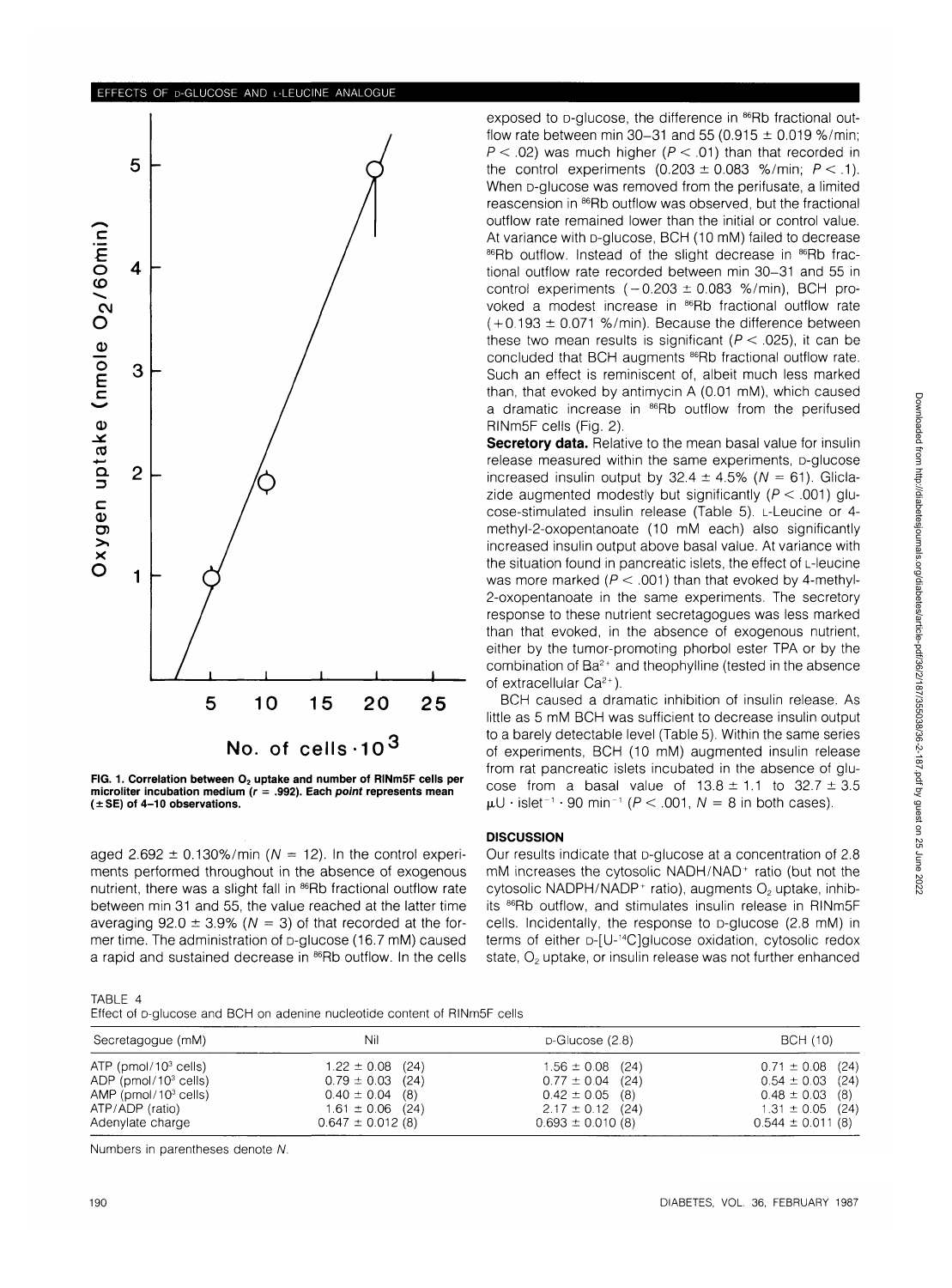#### **EFFECTS OF D-GLUCOSE AND L-LEUCINE ANALOGUE**



**FIG. 2. Effect of o-glucose (16.7 mM), BCH (10.0 mM), or antimycin A (0.01 mM) administered from min 31 to 55 on 86Rb fractional outflow rate from prelabeled RINmSF cells. Vertical clotted lines indicate time at which composition of perifusate entering perifusion column was changed, with no correction for dead space (corresponding to delay of 2 min) introduced. Mean values (±SE) are expressed in percent of mean paired basal value (min 30-31) and refer to 3 individual experiments in each case. Basal 86Rb fractional outflow rate averaged**  $2.692 \pm 0.130$  %/min ( $N = 12$ ).

at higher hexose concentrations, e.g., in the presence of 16.7 mM D-glucose (data not shown). At first glance, these data are compatible with the knowledge that the insulinotropic action of D-glucose is causally linked to its metabolism in a sequence of events involving an increased generation of reducing equivalents and ATP and a subsequent decrease in  $\breve{\mathsf{K}}^+$  conductance (16).

In terms of the secretory response, two points need to be stressed. First, the stimulant action of p-glucose on insulin secretion was rather modest relative to the high basal insulin output. Such a modest effect does not correspond, however, to the maximal secretory capacity of the RINm5F cells. Indeed, our data indicate that the release of insulin evoked by D-glucose can be further enhanced by a hypoglycemic sulphonylurea and is much lower than that evoked by other secretagogues, e.g., the tumor-promoting phorbol ester TPA

or the combination of Ba<sup>2+</sup> and theophylline (tested in the absence of  $Ca^{2+}$ ). Second, the high basal insulin output, which corresponds to an active process of secretion inhibited in the absence of Ca<sup>2+</sup> or presence of metabolic poisons and enhanced in the presence of cytochalasin B (17), coincided with a high basal rate of  $O<sub>2</sub>$  consumption  $(3.54 \pm 0.24 \text{ pmol} \cdot 10^3 \text{ cells}^{-1} \cdot \text{min}^{-1})$ . Indeed, relative to protein content (3), the basal respiratory rate in the RINm5F cells was much higher than that recorded by the same technique in rat pancreatic islets (11). Thus, it could be proposed that even in the absence of exogenous nutrient the RINm5F cells are already engaged in an active state of secretion induced by a high oxidation rate of endogenous nutrients. This proposal is supported by the much lower basal <sup>86</sup>Rb fractional outflow rate in RINm5F cells  $(2.69 \pm 0.13 \%)$ min) than normal rat islets  $(5.54 \pm 0.29 \frac{\omega}{\text{m}})$  (18).

Nutrients other than D-glucose, e.g., L-leucine and 4 methyl-2-oxopentanoate, also augmented insulin release from the RINm5F cells, an effect again associated with a more reduced state of cytosolic redox couples. From previous work it is known that in normal  $\beta$ -cells, the nonmetabolized analogue of L-leucine, BCH, activates glutamate dehydrogenase (6), stimulates the catabolism of endogenous amino acids (19), augments  $O<sub>2</sub>$  uptake (20), inhibits  $^{86}$ Rb outflow (21), and hence mimics the features encountered in the process of nutrient-induced insulin release. This study reveals that, in RINm5F cells as in normal islet cells, BCH could not act as a transamination partner, but it did activate glutamate dehydrogenase in cell homogenates, stimulate the oxidation of L-[U-14C]glutamine in intact cells, and increase the cytosolic NADH/NAD<sup>+</sup> and NADPH/NADP<sup>+</sup> ratios. Quite unexpectedly, however, BCH inhibited respiration, augmented <sup>86</sup>Rb outflow in a manner comparable to that seen with uncoupling agents, and markedly decreased basal insulin release in the RINm5F cells. We feel that it is premature to speculate on the mechanism by which BCH decreased  $O<sub>2</sub>$  uptake. Further work is required to identify those endogenous nutrients (e.g., fatty acids) the oxidation of which is prevented in cells exposed to BCH.

Whatever the mechanism responsible for the inhibition of cell respiration by BCH, our data document the existence of a close correlation between  $O<sub>2</sub>$  uptake and insulin release in the RINm5F cells. D-Glucose augmented both respiration and insulin secretion, whereas BCH inhibited both  $O<sub>2</sub>$  consumption and insulin release in the tumoral cells. In our opin-

| TABLE 5                                                  |
|----------------------------------------------------------|
| Effect of BCH and other secretagogues on insulin release |

| Secretagogue (mM)                                       | Insulin output<br>$(nU \cdot 90 \text{ min}^{-1} \cdot 10^{-3} \text{ cells})$ |
|---------------------------------------------------------|--------------------------------------------------------------------------------|
| Nil                                                     | $84.0 \pm 3.0$<br>(87)                                                         |
| $D-Glu\csc(2.8)$                                        | $112.4 \pm 2.9$<br>(61)                                                        |
| $D-Glu\csc(2.8) + qliclazide(0.06)$                     | $130.7 \pm 3.2$<br>(22)                                                        |
| <b>BCH (5)</b>                                          | (8)<br>$13.4 \pm 3.6$                                                          |
| <b>BCH (10)</b>                                         | $4.8 \pm 4.7$<br>(25)                                                          |
| <b>BCH (20)</b>                                         | $5.0 \pm 1.7$<br>(15)                                                          |
| L-Leucine (10)                                          | $127.8 \pm 2.9$<br>(38)                                                        |
| 4-Methyl-2-oxopentanoate (10)                           | $107.2 \pm 2.0$<br>(22)                                                        |
| TPA (0.002)                                             | $156.0 \pm 1.7$<br>(14)                                                        |
| $Ba^{2+}$ (2) + theophylline (1.4); no Ca <sup>2+</sup> | $212.9 \pm 11.2$ (24)                                                          |

Numbers in parentheses denote N.